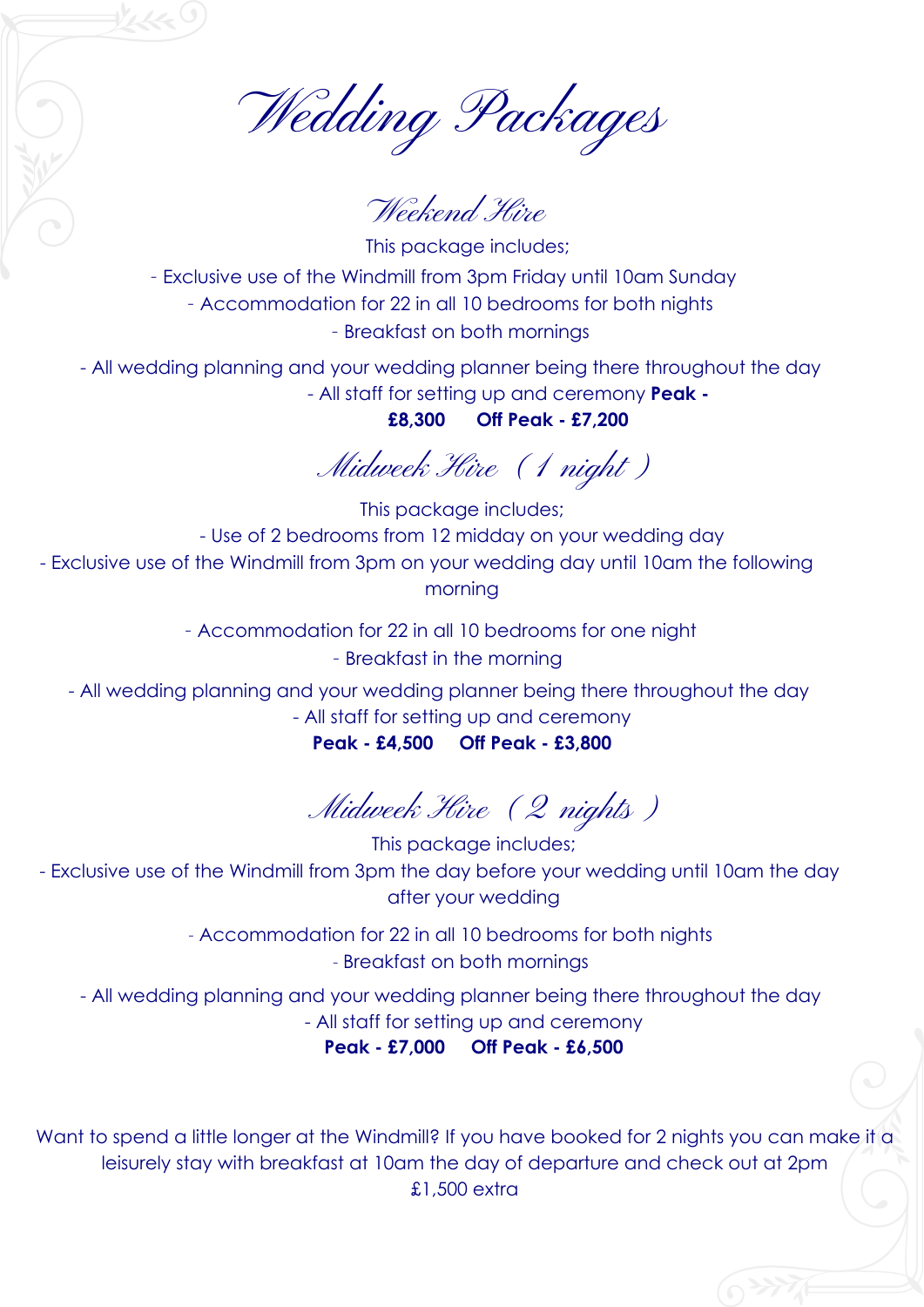Weddings at Cley Windmill

Invite more guests... If you are thinking of inviting more than 26 guests then we do have our marquee in

the garden from March - October. Custom made to best suit our weddings. Seating up to 50 for a sit down dinner, including tables, chairs, cloths, cutlery and crockery. £1,600.00

Give yourself more room...

You can use the marquee for all wedding parties, even those under 26 guests. You can use our marquee for your ceremony or dinner, giving yourself more room in the Windmill for relaxing and mingling. This add on includes all chairs, tables and linen needed for the marquee. £650.00

Just in case...

If you plan to spend your ceremony and dinner in the Windmill then the option is always there to use the marquee as a space for mingling, drinks and maybe even some games. £300.00

One less thing to worry about...

We can supply 10 small vases of white and green flowers for your wedding day for the dining tables, registrars table and general decoration. Giving you one less thing to worry about.

£80

Nothing beats a cup of tea...

Have a tea and coffee station set up for all of your guests to help themselves to, with as many refills as they like for only £60 for the afternoon and £60 for the evening.